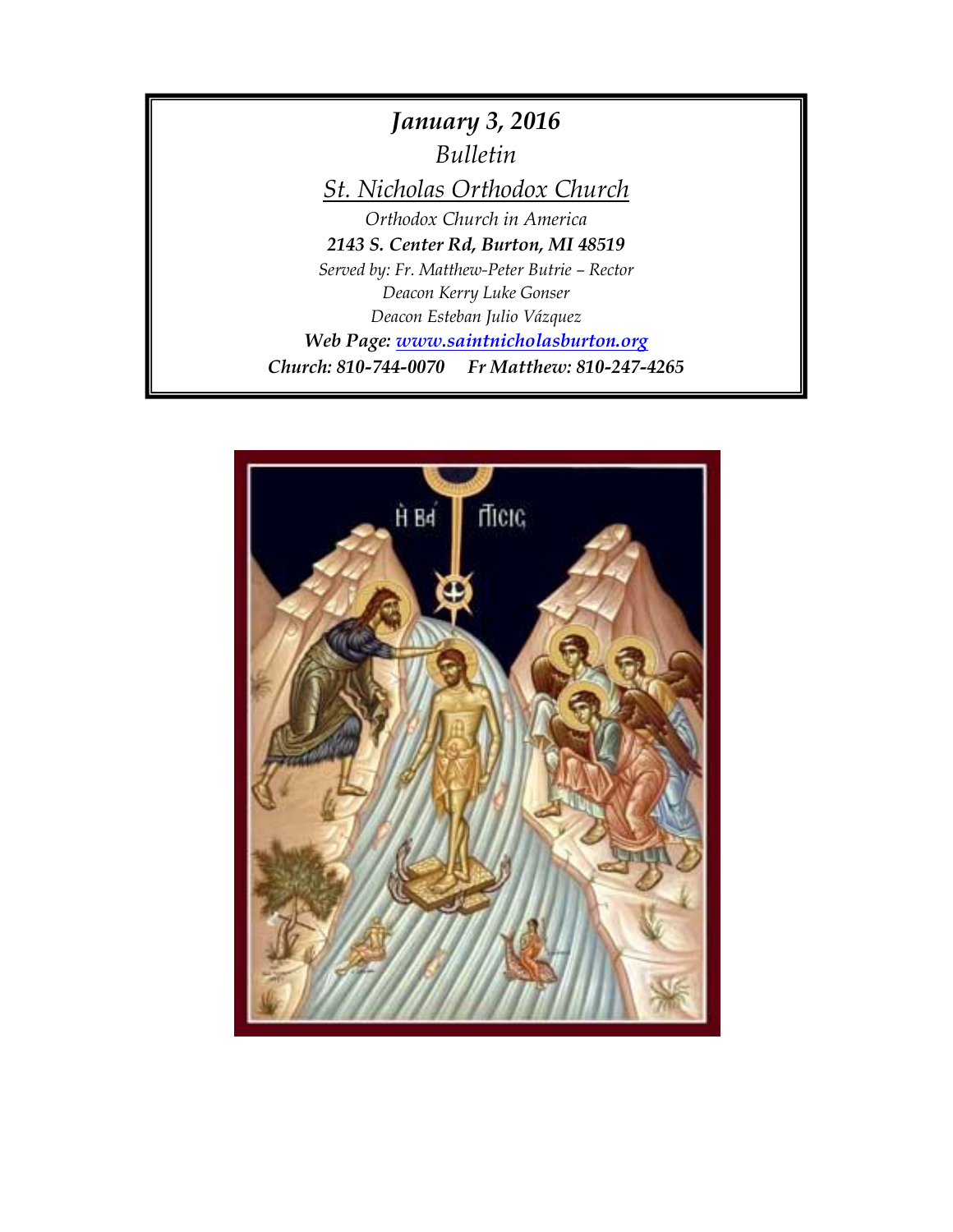#### **SUNDAY, JANUARY 3, 2016 31st SUNDAY AFTER PENTECOST — Tone 6. Forefeast of the Theophany. Sunday before Theophany. Holy Prophet Malachi (400 B.C.). Martyr Gordius at Cæsarea in Cappadocia (4th c.). Ven. Genevieve of Paris (5th c.).**

# **TROPARIA**

**(Tone 6)** The angelic powers were at Thy tomb the guards became as dead men. Mary stood by Thy grave, seeking Thy most pure Body. Thou didst capture hell, not being tempted by it. Thou didst come to the Virgin, granting life. O Lord who didst rise from the dead: glory to Thee!

**(Tone 4)** Prepare, O Zebulon, and adorn thyself, O Naphtali! River Jordan, cease flowing, and receive with joy the Master coming to be baptized! Adam, rejoice with our first Mother, and do not hide yourselves as ye did of old in Paradise; for having seen you naked, He has appeared to clothe you with the first garment.//Christ has appeared to renew all creation.

**(Tone 4)** In truth you were revealed to your flock as a rule of faith, a model of meekness, and teacher of abstinence, so you won the heights by humility, and riches by poverty, O Holy Father Nicholas, intercede with Christ God to save our souls.

# **KONTAKION**

**(Tone 4)** Today the Lord enters the Jordan and cries out to John: "Do not be afraid to baptize me.//For I have come to save Adam, the first-formed man."

#### *The Prokeimenon in the Sixth Tone:* **O Lord, save Thy people, and bless Thine inheritance!** *v:* **To thee, O Lord, will I call. O my God, be not silent to me!**

**THE SECOND EPISTLE OF THE HOLY APOSTLE PAUL TO TIMOTHY (4:5-8)** Timothy, my son: as for you, always be steady, endure suffering, do the work of an evangelist, fulfill your ministry. For I am already on the point of being sacrificed; the time of my departure has come. I have fought the good fight, I have finished the race, I have kept the faith. Henceforth there is laid up for me the crown of righteousness, which the Lord, the righteous judge, will award to me on that Day, and not only me but also to all who have loved his appearing.

### *Alleluia, Tone 8*

*v:* **O God, be bountiful to us and bless us, show the light of Thy countenance upon us, and have mercy on us.**

*v:* **That we may know Thy way upon the earth, and Thy salvation among all nations.**

**THE HOLY GOSPEL ACCORDING TO SAINT MARK (1:1-8)** The beginning of the gospel of Jesus Christ, the Son of God. As it is written in Isaiah the prophet, "Behold, I send my messenger before thy face, who shall prepare the way' the voice of one crying in the wilderness: Prepare the way of the Lord, make his paths straight- "John the baptizer appeared in the wilderness, preaching a baptism of repentance for the forgiveness of sins. And there went out to him all the county of Judea, and all the people of Jerusalem; and they were baptized by him in the river Jordan, confessing their sins. Now John was clothed with camel's hair, and had a leather girdle around his waist, and ate locusts and wild honey. And he preached, saying, "After me comes he who is mightier than I, the thong of whose sandals I am not worthy to stoop down and untie. I have baptized you with water; but he will baptize you with the Holy Spirit."

**COMMUNION HYMN** Praise the Lord from the heavens! Praise Him in the highest! Alleluia, Alleluia, Alleluia!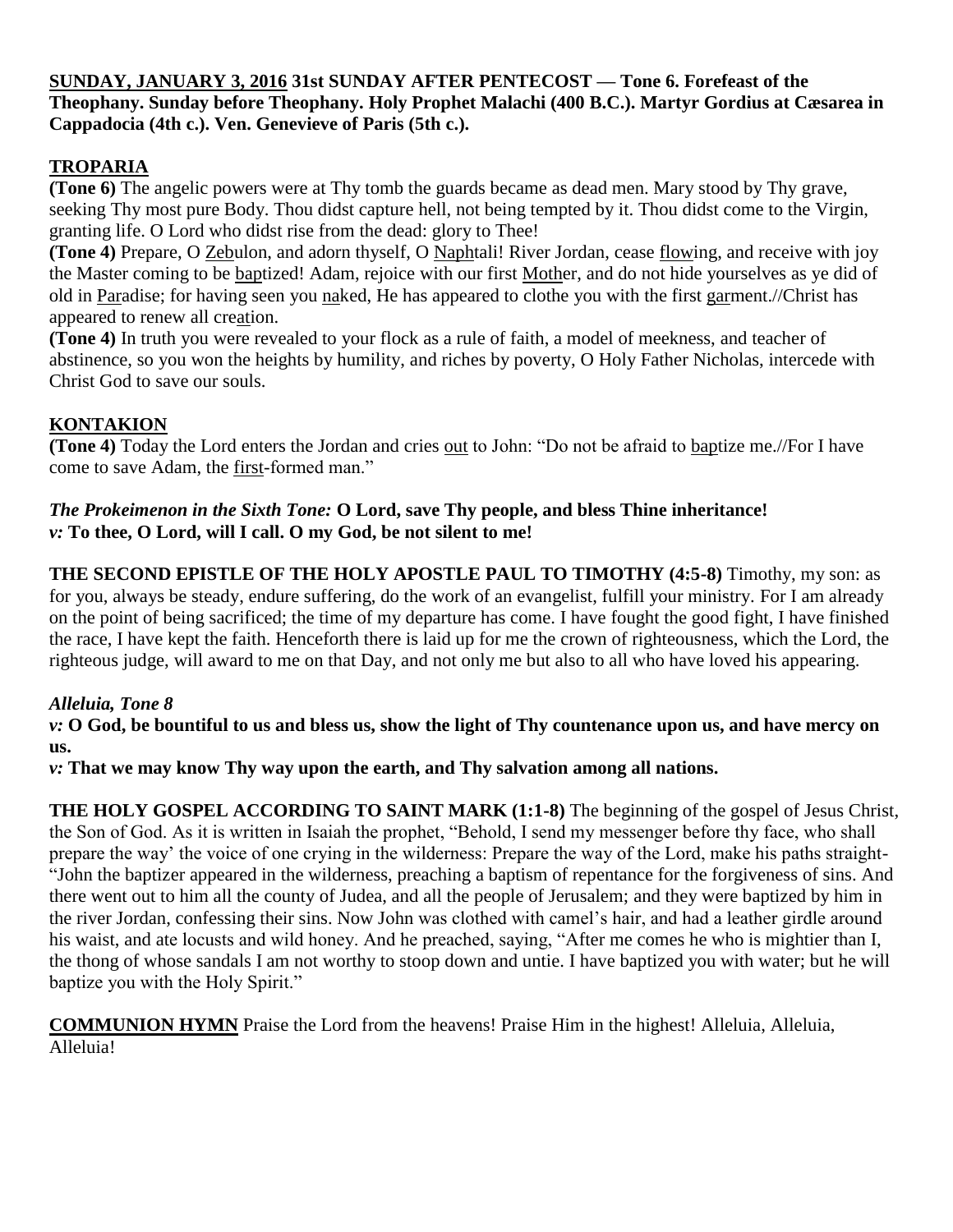#### **Building Healthy, Hopeful American Orthodox Parish [Communities](http://www.ocadwpa.org/files/Parish%20Development/FocusareaV1final.pdf)***". (continued from last week)*

#### **2. Worship: Liturgical preparedness, congregational participation, effective preaching.**

Above all, the People of God are a "worshipping People," called not only to share and proclaim the Gospel, but to celebrate it through the Liturgy, the sacraments, the psalms and the overall worship of the Church. Building on the vision of the Gospel, healthy parish communities remember that the fundamental "purpose" of the liturgical services is the worship of God—the very thing that the Church, and the Church alone, can "do… in Spirit and Truth." The members of the community strive to please God, not themselves—the Church's worship is "Godcentered/focused," not "Me-centered/focused." And the People of God must strive consistently to offer their best through worship that is holy, joyous, peaceful, enlivening, inspiring and filled with thankfulness.

#### **3. Shared Leadership: Sharing/delegating responsibility, leading change, functional structures and administration, open financial practice and reporting.**

Healthy parishes craft administrative structures that are appropriate to the size and vision of the community. Ministries are defined, appropriately funded and equipped. Parish lay leaders see themselves as stewards of a Christian community collaborating with the parish's clergy to build and expand the community's health and vibrancy. They are not the parish business managers, trustees, owners, or disinterested commentators and/or critics. While "functions" may vary, the individual gifts and ministries of every parish leader, clergy and laity alike, is one and the same.

#### **4. Open Communication: Consensus and dialogue, dealing with conflict, internal communication.**

Putting a collaborative leadership structure into action requires the ability to effectively communicate as a body. To do so, healthy parishes work to establish a clear competency for consensus, dialogue and listening and the ability—and desire—to humbly "speak the truth in love" to one another. They seek and integrate multiple perspectives and marginal views. Then they consistently reinforce communication by appropriately harnessing multiple forms of spoken, written, visual and electronic communications forms.



#### **CANDLE INTENTIONS FOR ALL THOSE IN BLESSED REPOSE**

Peter Popoff Alex & Magda Popoff

ခရွိက ခရွိက ခရွိက အိုင်း ပါးသား သို့မှာ ခရွိက ခရွိက ခရွိက ခရွိက ခရွိက ခရွိက ခရွိက ခရွိက ခရွိက ခရွိက

Welcome all of our friends and visitors to St. Nicholas! Please join us for fellowship, coffee and donuts in our parish hall. Volunteers are needed to serve coffee and donuts this morning.

Special Intention Joe Tome

**THEOPHANY BANQUET** will be held on Sunday, January 10 following the Divine Liturgy. The menu will consist of Lamb or Chicken, Rice, Vegetables, Bread & Butter, Salad, Dessert and Drinks. We will need to know in advance as to how many would like to have chicken, if you prefer to have chicken instead of lamb please inform the parish office by January 3. There are sign-up sheets in the parish hall for volunteers for set-up and clean-up, also for those that would like to make a dessert. Adults \$12, children 12 and under \$6.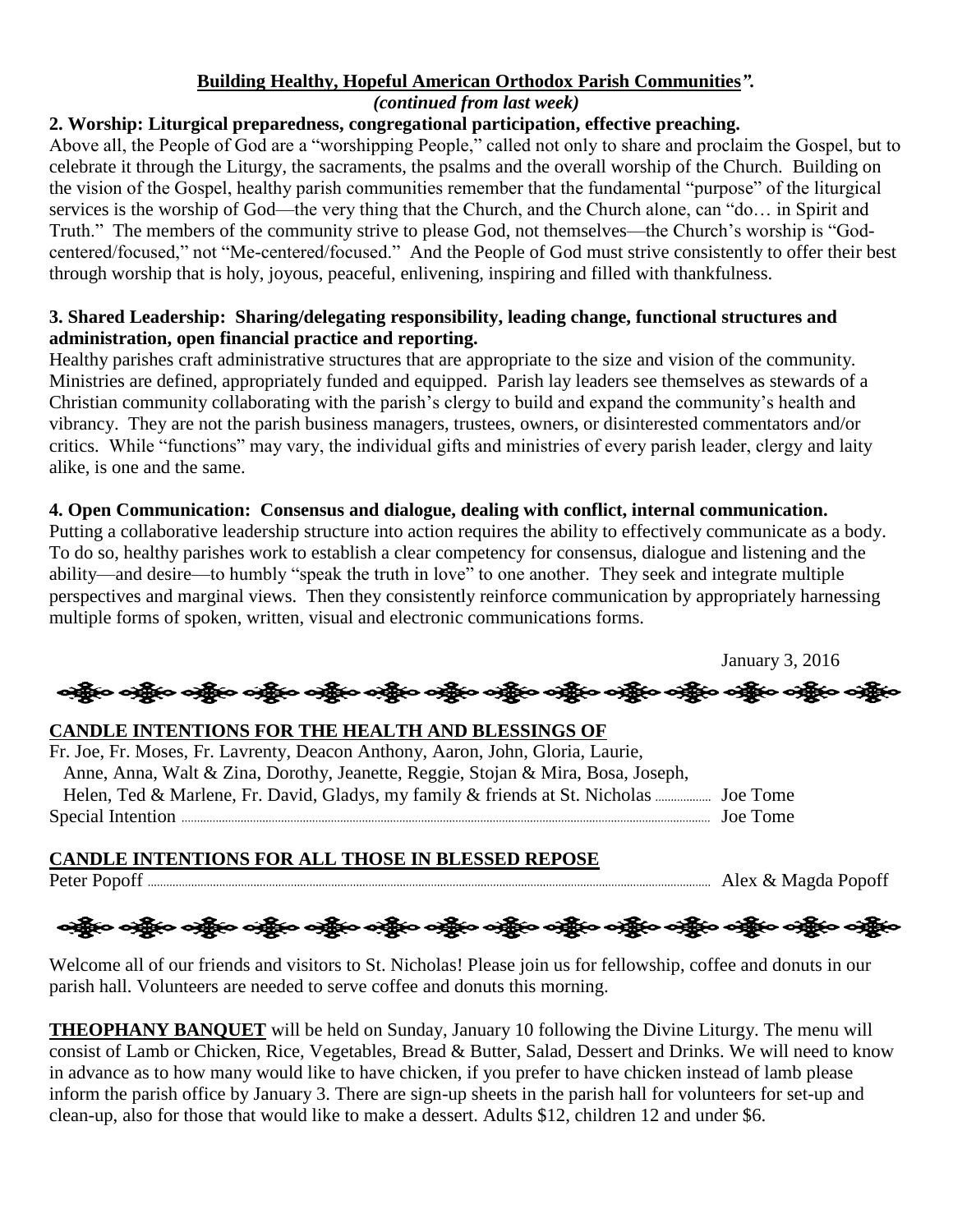**BISHOP ALEXANDER** will be joining us for Liturgy and our traditional outdoor blessings of water on Sunday, January 10. Be respectful; be on time for the start of Liturgy at 10 am.

**DOVES FOR THEOPHANY** we are in need of an individual(s) to donate the three (3) white doves for the outdoor blessing of the water next Sunday. The total cost for the doves is \$175.00 or \$59 each. If you would like to donate one or all of the doves, please see Debbie.

**OUTDOOR BLESSING OF WATER** will be next Sunday. Bring your empty bottles to fill with Holy Water. Dress for the weather.

## **CHARITY MINISTRIES**

**HOPE IN A BOX** is collecting Toilet Paper for January. Place the items in the Blue Box in the hall. Catholic Charities Community Closet will distribute the items.

**FOOD DRIVE** Place non-perishable food items in the other blue box in the hall.

**NORTH END SOUP KITCHEN We serve Thursday, January 7 from 9 am to 1 pm.** Please use the signup sheet at the candle stand to volunteer.

**ST. CATHERINE'S DINNER OUT** will be held on Tuesday, January 19 at Italia Gardens in Davison at 6:30 pm. All of the ladies of the parish are invited to join us. Please see Stephanie Stikovich or Lucy Hogg to make your reservation.

**4 th ANNUAL PAN ORTHODOX WINTER DINNER** to support the Dormition Monastery in Rives Junction will be held on Thursday, January 28 at St. George. Reservations need to be made not later than Sunday, January 24. An informational flier is included in your January bulletin. You may also see Deborah Gonser-Adams for more information and to make your reservation(s).

#### *Schedule of services and events for the week of January 3:*

| Tuesday, January 5            | Fr. in Toledo                          |                                                   |
|-------------------------------|----------------------------------------|---------------------------------------------------|
| $7:00 \text{ pm}$             | <b>Royal Hours</b>                     |                                                   |
| Wednesday, January 6          | <b>THEOPHANY</b>                       |                                                   |
| $9:00 \text{ am}$             | Divine Liturgy                         |                                                   |
| $11:00$ am                    | <b>Adult Education</b>                 |                                                   |
| Thursday, January 7           |                                        |                                                   |
| $9 \text{ am} - 1 \text{ pm}$ | North End Soup Kitchen                 |                                                   |
| Saturday, January 9           |                                        |                                                   |
| $5:00 \text{ pm}$             | Vespers                                |                                                   |
|                               | <b>**Please Note the Time Change**</b> | 121 people were in attendance on<br>Christmas Eve |
| Sunday, January 10            |                                        | $(41$ St. Nicholas parishioners & 80 St.          |
| $9:30$ am                     | Third Hour                             | Mary Magdalene parishioners)                      |
| $10:00$ am                    | <b>Pontifical Liturgy</b>              |                                                   |
|                               | No Church School                       | 77 people were in attendance on                   |
|                               | <b>Theophany Banquet</b>               | Sunday, December 27, 2015                         |